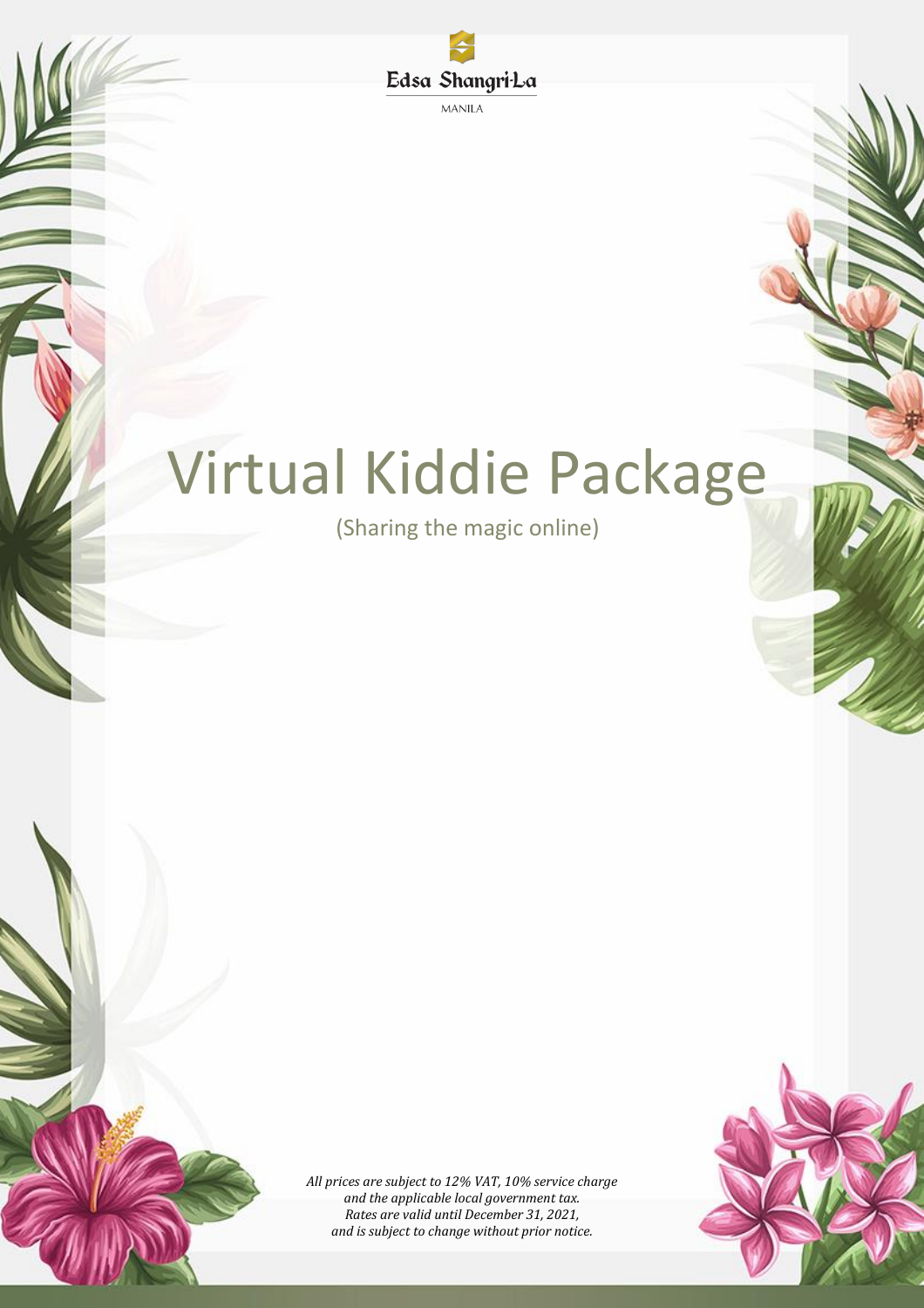

# Virtual Kiddie Package

Gourmet party trays for the celebrant's home good for 10 persons *(Selection of 3 salads, 3 main courses or pasta, 2 side accompaniments & 3 desserts)*

Cake decorating kit for the celebrant and 10 virtual guest *Door-to-door delivery to virtual guests \*within Metro Manila only*

One-hour virtual program hosting & coordination

- \* Exclusive Zoom invite link with host admin
	- \* Decorate-your-own-cake activity
	- \* Character host in themed costume
	- \* Warm-up exercises and ice breakers
- \* Post-event access to Zoom recording & photos

*\*For an ultimate online experience, a maximum of 15 screens is recommended*

**First 10 guests** PHP 65,300 net

**Additional cake decorating kit**

PHP 3,580 net per virtual guest

**Additional party trays for the celebrant** PHP 14,000 net good for 10 persons (1 drop off)

#### **Optional Add-ons:**

Personalize your own chocolate bars as giveaways for your loved ones. Rate starts at PHP 350 net per bar (minimum order of 10 orders)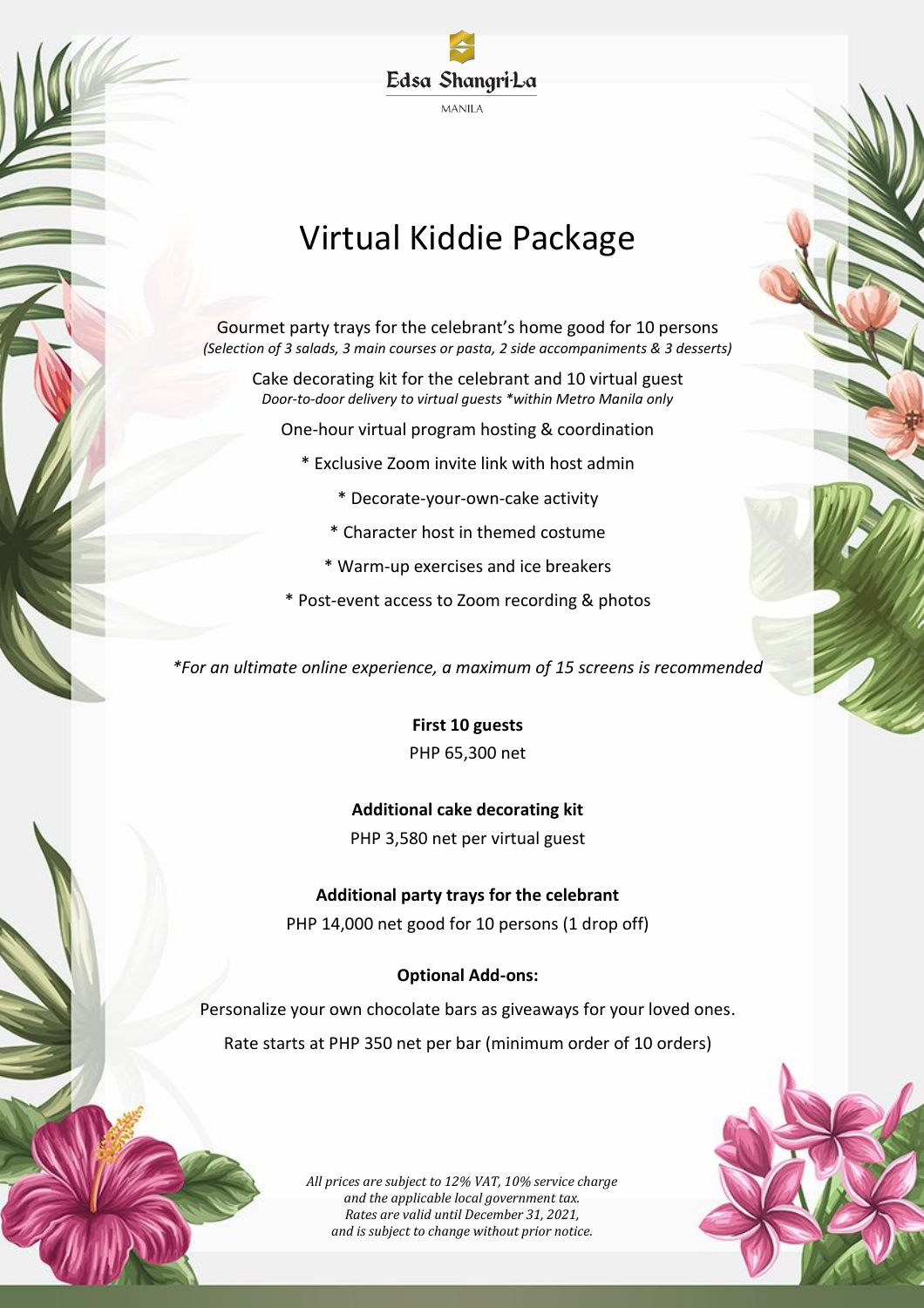

### **GOURMET PARTY TRAY MENU SELECTIONS**

#### **SALADS (CHOOSE 3)**

Fresh mozzarella and cherry tomatoes with basil pesto Air dried beef, salami, and prosciutto ham with condiments Smoked salmon platter with lemon, capers and shallots Greek salad, cucumber, feta cheese, tomato and olives Potato salad with mustard and gherkins Whole grain pasta salad with cherry tomatoes and pesto Crisp romaine, vine ripe tomato, cucumber, onions and fresh mozzarella Mixed greens salad, smoked almonds, blue cheese, red wine vinaigrette Caesar salad with herbed croutons, bacon and parmesan cheese Tuna salad nicosia with balsamic vinegar and olive oil Grilled vegetables with pesto vinaigrette Pumpkin & apple salad, arugula, toasted walnuts, goat cheese, raspberry vinaigrette

Chicken and green papaya salad, sweet chili dressing Watermelon salad, with cucumber, sliced onions, basil and mint leaves Shrimps, cucumber and mango Salad with miso dressing Cold shrimp and soba noodle salad with sesame dressing Chicken and green papaya with chili and lime Green mango with bagoong salad Kang kong and alugbati with steamed okra Lumpiang ubod

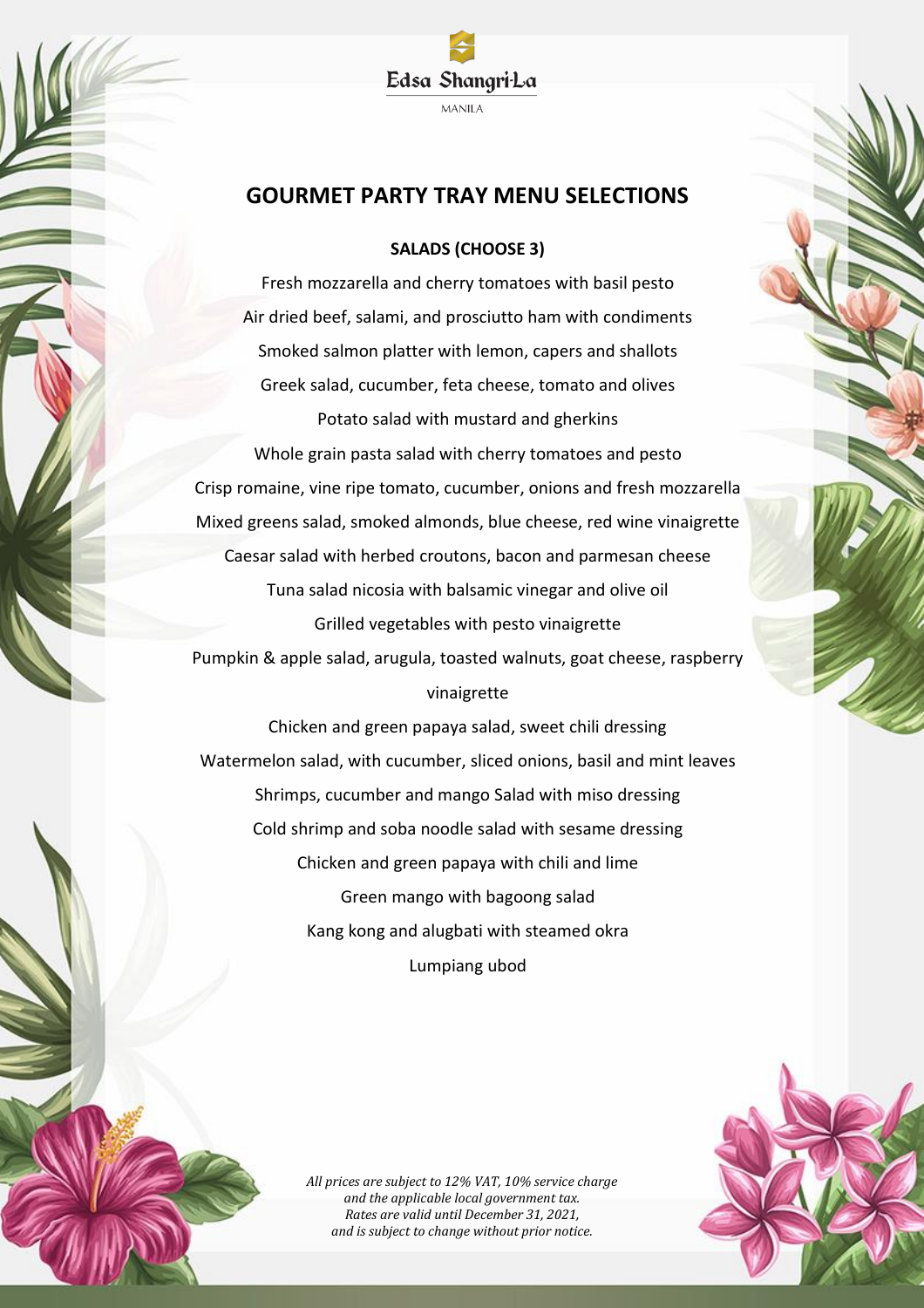#### Edsa Shangri-La

**MANILA** 

#### **MAIN COURSES (CHOOSE 3)**

Braised beef with shallots in red wine glaze Baked red snapper in tomato-saffron broth Cabernet sauvignon braised short ribs Traditional Hungarian goulash Grilled chicken with wild mushroom cream sauce Beef cheeks with mushrooms and braised cabbage Baked eggplant parmigiana Baked lasagna bolognese with mozzarella Pan seared cod fish with potato dumplings Pork baby back ribs with gochujang glaze and pommery gravy Lamb stew with potato and chickpeas Roasted lemon herb chicken with polenta Leg of lamb with rosemary jus and roasted potatoes Traditional shepherd's pie Lamb shank with gremolada sauce and saffron pilaf rice Baked penne pasta carbonara with cream and parmesan Broiled salmon with braised fennel and citrus flavour Bean stew and chickpeas with fresh coriander Beef tenderloin with lyonnaise potatoes Seafood casserole in a cream white wine sauce Vegetable lasagna with pesto Tenderloin steaks with kimchi butter and marble potatoes Black pepper beef with kailan Barbecue pork ribs Asian style with steamed and mantao buns Pad Thai noodles with chicken and prawns Dubu-jorim spicy braised tofu Beef salpicao Lengua con setas

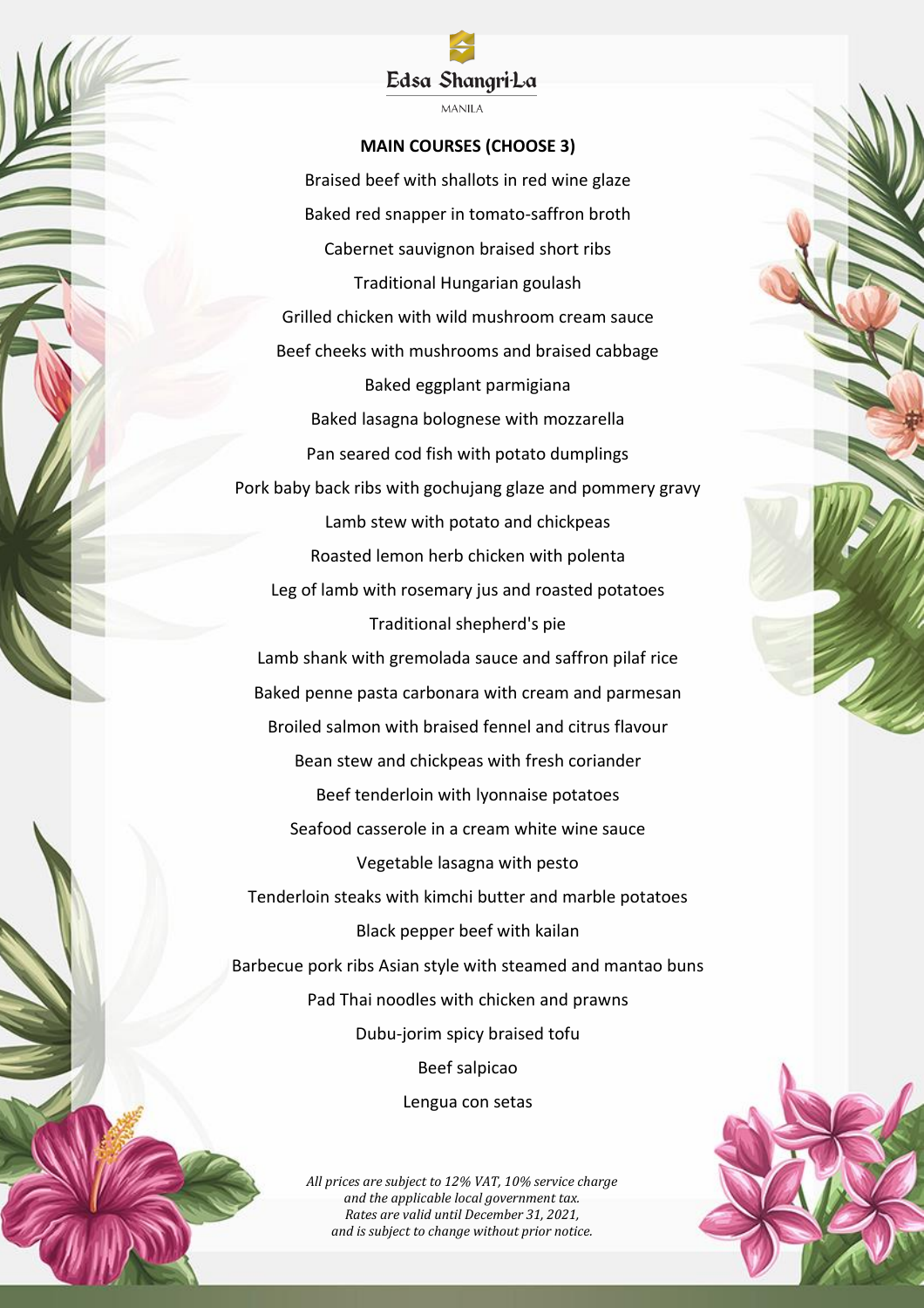#### **ACCOMPANIMENTS (CHOOSE 2)**

Edsa Shangri-La **MANILA** 

Mashed potato Sour cream mashed potatoes with bacon crumbs Potato gratin Lyonnaise potato Steamed jasmine rice Garlic fried rice Pandan rice Saffron rice pilaf Kimchi fried rice

#### **DESSERTS (CHOOSE 3)**

Chocolate éclairs Chocolate mousse Chocolate brownies Millefeuille strawberry Mango cheesecake Green tea mousse sponge cake Pistachio panna cotta Blueberry cheesecake Seasonal cut fruits Lemon meringue Tart Pecan nut tart Fruit tartlets Brazo de mercedes Sticky rice with mango Pandan crepe with coconut Mango tapioca